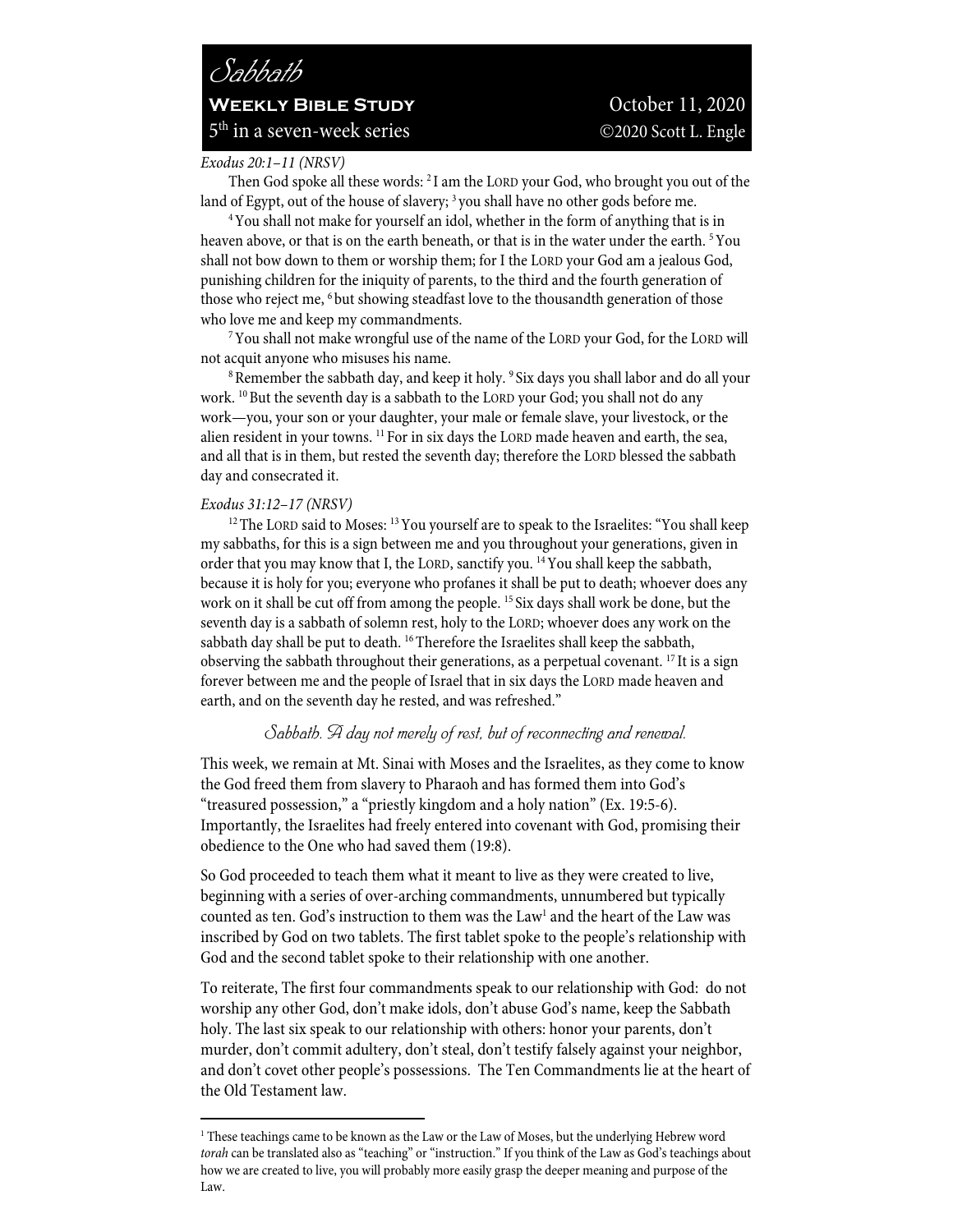Many people mistakenly believe that Jesus came to abolish the Old Testament. On the contrary, Jesus came to fulfill the law. In his Sermon on the Mount, Jesus taught his disciples what God's Law is really all about. When tested by the young lawyer, Jesus said that all the Law can be summed in the commandments to love God (the first tablet) and to love neighbor (the second tablet). All of the do's and don'ts one finds in the Old Testament are simply concrete expressions of those two commandments – for an ancient people.

A slender volume on my shelves is entitled, *Smart Choices*. It is an excellent introduction to decision analysis (which is a fancy way of saying deciding among choices). The authors take the reader through a straightforward presentation of how to

## Sabbath Law

The Jews didn't eat what everyone else ate – no pork, no shellfish. They didn't even work like everyone else. They took off an entire day each week! From sundown on Friday to sundown on Saturday not one bit of work happened among the Jews. How odd these people must have seemed to men like Pontius Pilate, sent from Rome to be the face of Caesar before the Jews.

In the eyes of the Jews, all these "peculiarities" set them apart as God's people. Sabbath, food laws, and the rest were boundary markers, badges of membership as it were, in the people of God. In a world dominated by Greco-Roman language, culture, and religion, there was always pressure on the Jews to assimilate, to be more like everyone else. In response, the Jews, led by the Pharisees, clung evermore tightly to these boundary markers, such as the keeping of the Sabbath.

All this helps us to understand the vehemence with which the Pharisees attacked Jesus over perceived Sabbath violations. Jesus' hope was that the Pharisees and all the Jews would see that their fixation on these boundary markers had not led them toward God, but away from God. The problem was not with the Law of Moses, which is grounded in love of God and neighbor, but on the all-too-human tendency to fixate on the wrong things, usually the easy stuff. After all, is it easier to keep Sabbath law or to genuinely love God and neighbor?

state the problem, define objectives, create alternatives, evaluate tradeoffs and so on. They are business school types who want to help managers make better choices.

But for Christians, any talk of the good life or making better choices or living ethically must *first* begin with God. This isn't to say that sound analysis is unimportant, but that the analysis must start with God. It is God who is good. It is God who made this world. It is God who made us in his image (*the imago Dei*). Thus, it must be God who points us toward the better choices. It is God who establishes what a really smart choice is. It is God who takes away our blindness and enables us to see the life that we seek and the life that God desires for us.

This is what the Law of Moses does for us, When we learn in Exodus 22:21-22 that "you shall nor wrong or oppress a resident alien . . . you shall not abuse any widow or orphan," it speaks volumes to us about how to live and what God values, i.e., the character of God.

And so we turn to the fourth commandment, which teaches us that we were made for Sabbath. God rested on the seventh day of creation and we are made for the same rhythm, the rhythm of Sabbath.

#### *Sabbath*

Of the Ten Commandments, the commandment to practice Sabbath is the most richly detailed (Exodus 20:8-11, 31:12-17, & Deuteronomy 5:12-15). Out of his love and genuine concern for his people, God commands that they rest on one day out of seven. His rest is to be extended to all – Jew and Gentile, slave and free, male and female (see Galatians 3:28 for a thought-provoking parallel) – even the livestock! Further, this rest is explicitly tied to God's redemption of his people from bondage in Egypt. Sabbath is to be a holy time, set apart for God, in whom we find true rest.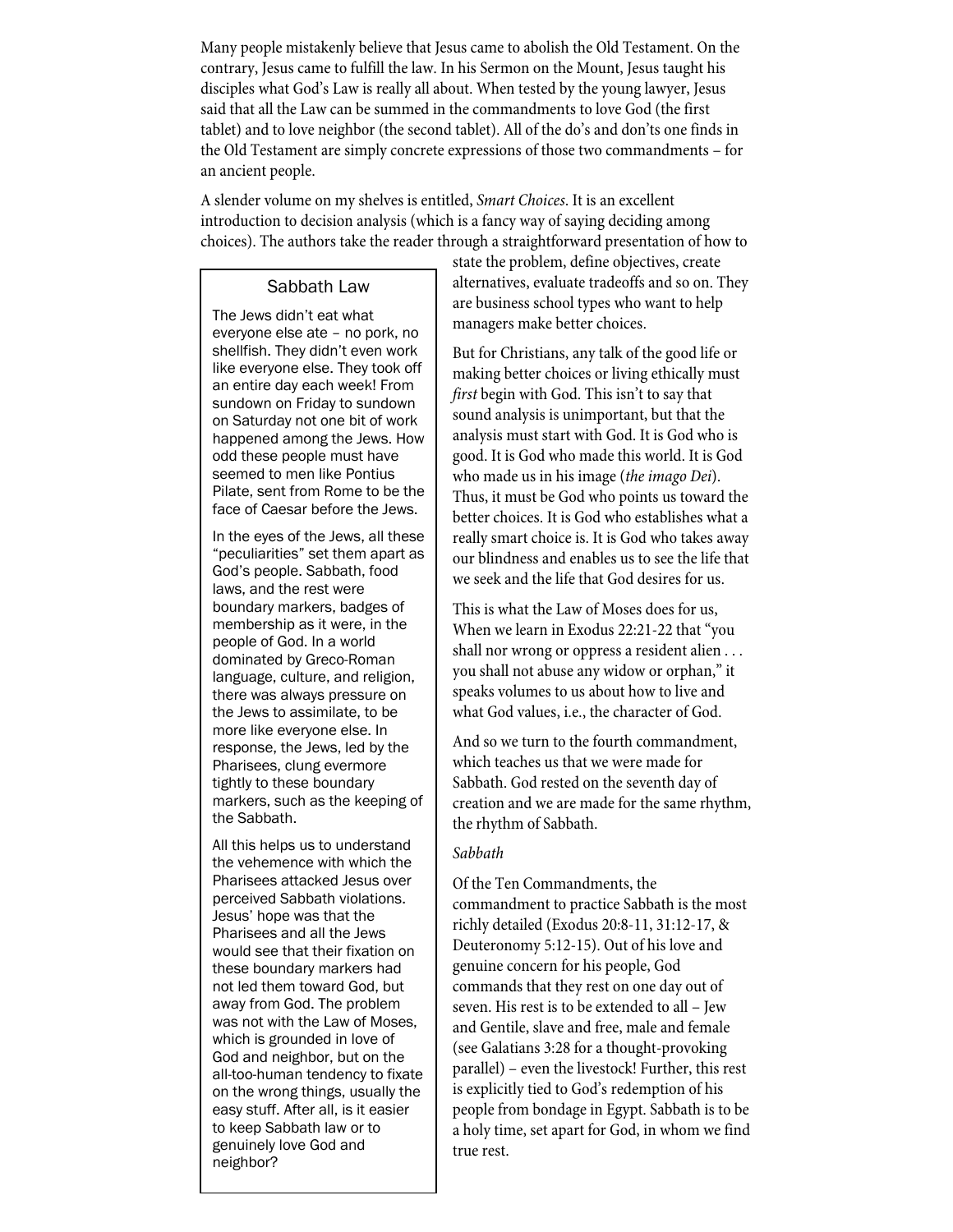Jews marked observed Sabbath on Saturday but marked days from sunset to sunset. Thus, the Jewish Sabbath began about 6pm on Friday. Because Jesus was resurrected on the day after the Jewish Sabbath, Christians came to adopt Sunday as the principal day for worship and Sabbath. But Sabbath is really about resting in God, not a calendar or a clock.

But the rhythm of Sabbath doesn't come easily to us, just as it probably didn't come easily to the ancient Israelites. Perhaps that is why God spent more time spelling out Sabbath than any of the other commandments.

#### *Hard work*

Not only are our lives pretty frantic, even in this pandemic, we are hard workers, achievement-focused Type A's. Hard work is a good thing; after all, Adam and Eve were given the Garden of Eden to work *before* their rejection of God. Nonetheless, we have a tendency to turn work into an idol, just as we do most else in life.

It is hard for us to pay anything more than lip service to the God's teaching on Sabbath. Worse, we are tempted to turn it into a relic of the past that just isn't realistic in this 24/7 world we've made for ourselves. Instead, we ought to recapture the notion of Sabbath and see it as more than the mere absence of work, as blessed a time as that may be.

In their book, *The Truth About God: The Ten Commandments in Christian Life*, Stanley Hauerwas and William Willimon<sup>2</sup> urge us to see that the Sabbath is not merely about resting, it is about time spent focusing on God and his work, rather than our own.

> Sabbath is much more than doing nothing. We are enjoined this day to remember, recall, recollect, and re-create. We are not simply to remember that we ought to keep the Sabbath, but we are to remember who God is – active and loving, resourceful beyond our actions and resources. We are to remember who we are – gifted, sustained and blessed beyond our striving and achieving. . . .

> At the last, Sabbath ought to be an occasion when we avoid making unnecessary demands upon others. Sabbath keeping is a defense against the exploitive, purely pragmatic, and ruthlessly utilitarian tendencies of the world. Like the Jubilee year in which Israel was to free slaves and land, so the Sabbath ought to be our time to enjoy one another. We know a family who for years has kept the Sabbath. Their rule is you can do no work on the Sabbath unless it is a joy. If planting bulbs in the yard is work, then it must wait until Monday. If it is a joy, then it is Sabbath work.

## *Embracing Sabbath*

Many years ago, I came across some work done by the General Assembly of the Presbyterian Church USA urging its clergy and congregations to rediscover the gift of Sabbath. Calling on both scriptural teachings and centuries-old Christian traditions, the Presbyterians articulated well the larger sense of Sabbath among God's people. They noted that the "gift of Sabbath" serves many purposes:<sup>3</sup>

• *"Sabbath is for our joy and our rest."* As God rested on the seventh day to rejoice in the goodness of his creation, Sabbath invites us to rest and take joy in what already is! Hauerwas and Willimon noted they knew a family whose Sabbath rule was to only do work that brought them joy on the Sabbath. If planting bulbs was joyful for them, then they would plant bulbs on the Sabbath. If planting bulbs was drudgery, then the task would have to wait for Monday.

 $^{2}$  p. 57 and 64.

<sup>3</sup> The quotations and much of this section are taken from "An Invitation to Sabbath: Rediscovering a Gift," written by the Sabbath Keeping Work Group of the PCUSA General Assembly in 2000.